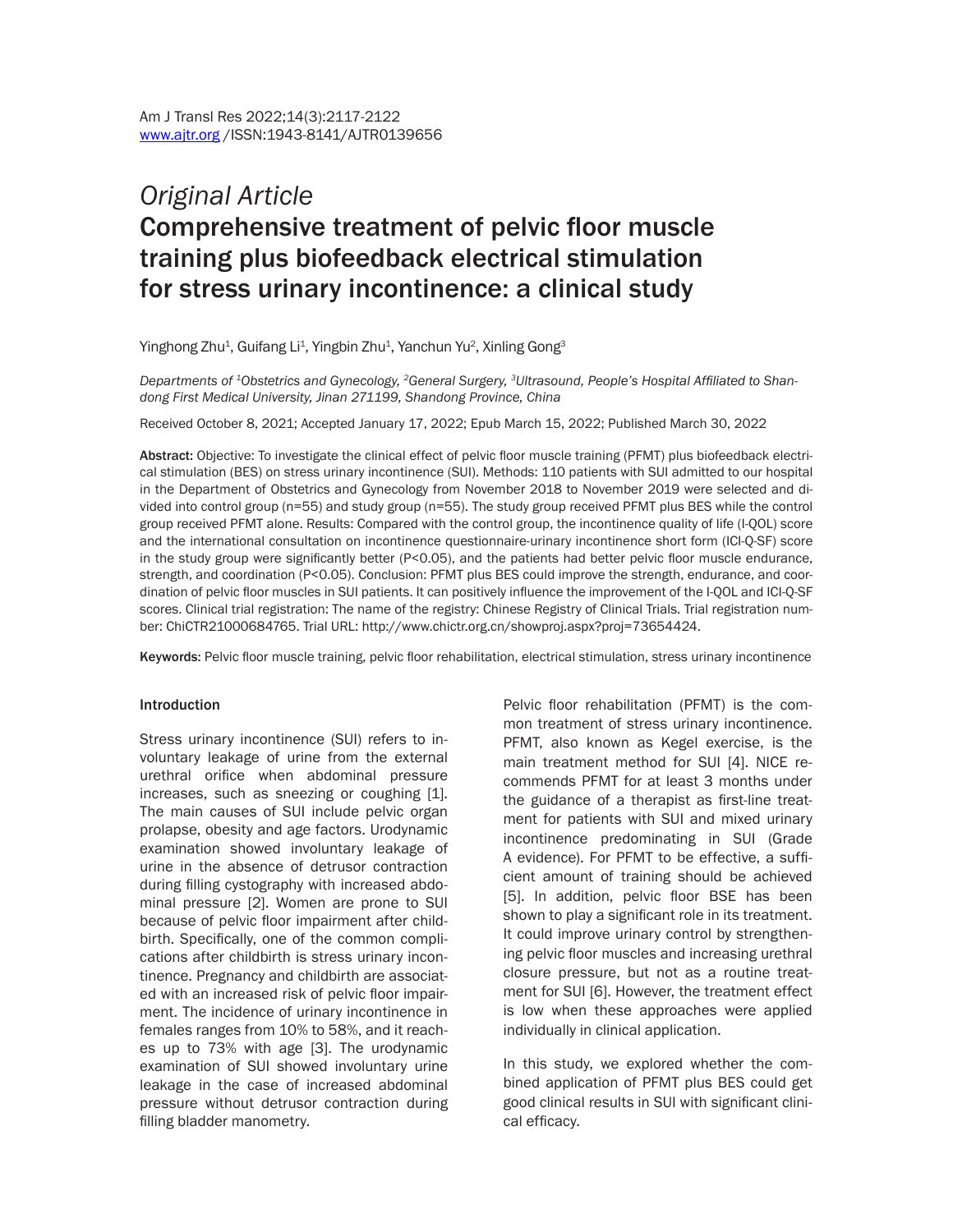## Materials and methods

## *Study design*

The prospective study was adopted that we selected 110 patients with SUI presenting to Department of Obstetrics and Gynecology in our hospital from November 2018 to November 2019 and randomly divided them into study group and control group. This study was ethically approved by the Ethic Committee of Hainan Medical University (Approved no. 2017- LC 244/21). Patients and their families were willing to receive the treatment and testing.

Inclusion criteria: 1) Patients who met the diagnostic criteria of stress urinary incontinence. 2) Patients with an age over 22 years. 3) Patients who had clear thinking ability and were able to follow oral or written guidance.

Exclusion criteria: 1) Patients with psychological urinary incontinence, impulsive urinary incontinence, neurogenic bladder dysfunction, urethral sphincter closure incompetence, etc. 2) Patients with diabetes, mental disorder, and severe primary diseases of cardiovascular, cerebrovascular, liver, kidney, and hematopoietic system.

# *Research methods*

*Treatment of the control group:* The control group received PFMT [7] with the specific method as follows. The patient continued to contract the pelvic floor muscles (namely anal contraction exercise) for no less than 3 seconds, followed by relaxation and rest for 2 to 6 seconds, which were practiced for 15 to 30 minutes continuously, and repeated 3 times a day for 3 months.

*Treatment of the study group:* On the basis of PFMT, the study group adopted BES [8] as follows. The patients lay in semi-supine position after defecation and urination. Biofeedback electrical stimulation probe was put into the vagina of parturient women, and the instrument parameters were adjusted to 8-32 Hz, pulse width 320-740 μs for parturient women with type I muscle fiber contraction, and perform electrical stimulation. For patients who were exercising to strengthen class II muscle fiber, the frequency should be set to 20-80 Hz and the pulse width of 20-320 μs. The operation time was set to 10-20 min, twice a week for continuous 5 weeks.

## *Research outcomes*

*ICI-Q-SF questionnaire:* International consultation on incontinence questionnaire-urinary incontinence short form (ICI-Q-SF) [9] includes 4 items: frequency or urinary incontinence, amount of leakage, overall impact of urinary incontinence, and self-diagnostic item. The total score ranged from 0 to 21 with lower score indicating better condition.

*I-QOL questionnaire:* Incontinence Quality of Life Scale (I-QOL) [10] includes psychosocial influences, self-distress, escape, restrictive behaviors, etc., with a total of 24 questions and 1-5 points for each. The lower the score, the worse the quality of life.

*Pelvic floor muscle strength and endurance:*  Patients were in a supine position with legs flexed and slightly apart. A guiding sensor with the condom on was inserted into patient's vagina and it was measured when the score was 0. Then patients were instructed to tighten the pelvic floor muscles with her full effort, keep for a long time, which was conducted for 3 times. The pelvic floor muscle strength is defined as the mean score of contraction strength, and the score is proportional to the pelvic floor muscle strength.

*Coordination ability:* Patient was in a supine position with her legs flexed and slightly apart. A doctor put his/her fingers into the vagina, and the patient tried to tighten the pelvic floor muscles and then relax for 5 times. In the meantime, the doctor observed her coordination on pelvic floor contraction and relaxation, with 1 point equal to incoordination, 2 points to slow coordination, and 3 points to ideal coordination.

*Clinical efficacy:* It was considered as markedly effective if the comprehensive strength of the pelvic floor returned to normal and the patient's symptoms disappeared completely after treatment, with the average urine flow rate ≥25 ml/s. And the patient didn't experience leaks of urine when coughing, sneezing, position changes, etc. It was considered as effective if the symptoms and the comprehensive strength of the pelvic floor muscle had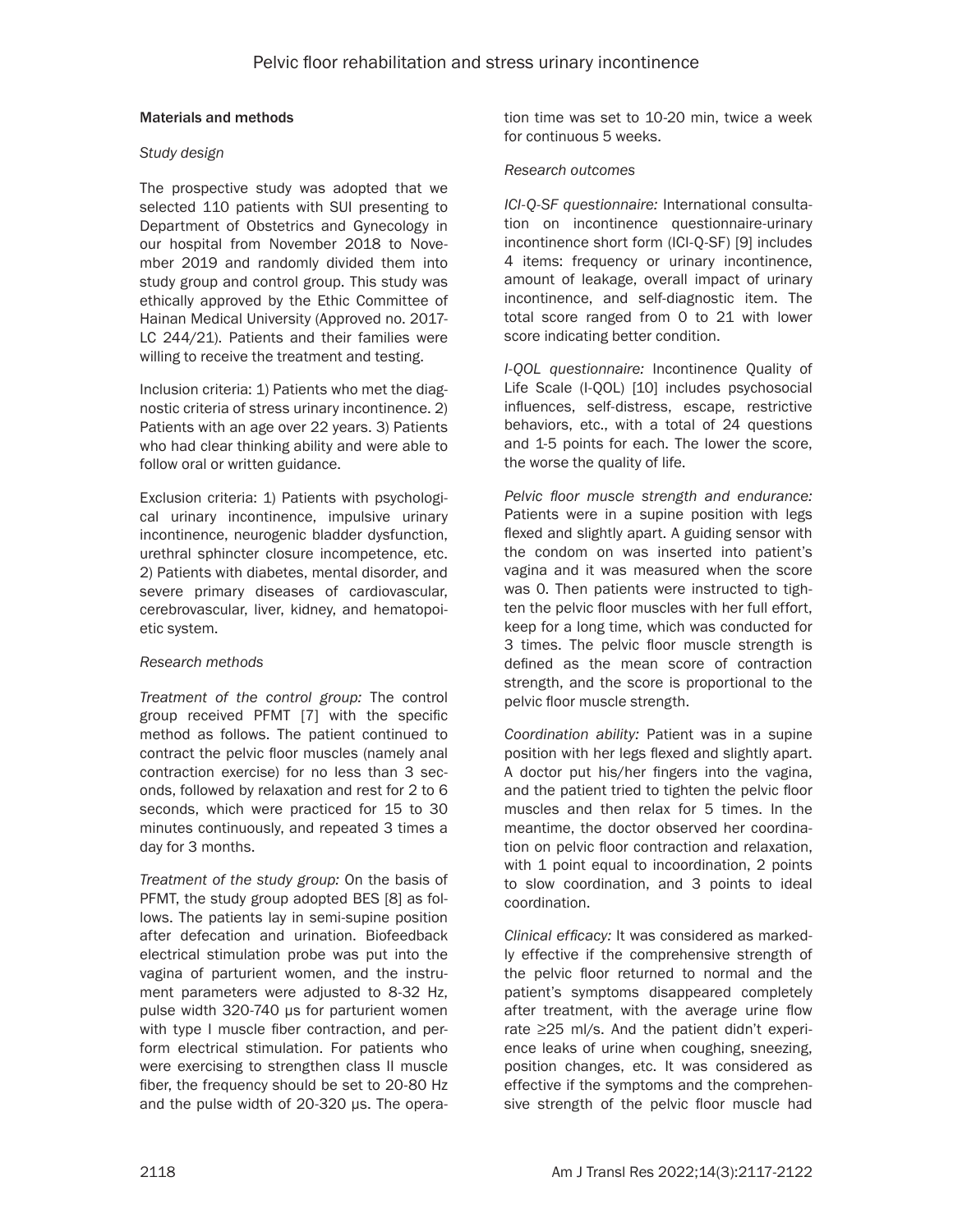

Figure 1. Comparison of ICI-Q-SF score. Note: The Xaxis represents groups before and after treatment, and the Y-axis represents the ICI-Q-SF score. The scores of patients in the study group before treatment and after treatment were  $6.51\pm2.67$  points and 1.39±1.72 points, respectively. The scores of patients in the control group before and after treatment were 6.89±2.51 points and 4.84±3.02 points, respectively. \*\*\*P<0.001 between control group and study group by two independent samples t test.



Figure 2. Comparison of I-OOL scores. Note: The Xaxis represents groups before and after treatment, and the Y-axis represents I-QOL score. The scores of patients in the study group before and after treatment were 61.38±3.76 points and 77.56±3.49 points respectively. The scores of patients in the control group before treatment and after treatment were  $61.99\pm4.13$  points and  $70.41\pm3.14$  points respectively. \*\*\*P<0.001 between control group and study group by two independent samples t test.

improved. Still, the patient experienced occasional leaks of urine when coughing, sneezing, position changes, etc. It was considered as ineffective if there was no improvement in symptoms and comprehensive strength of the pelvic floor muscle or even the patient got worse and experienced leaks of urine when coughing, sneezing, position changes, etc. The average urine flow rate was recorded and calculated by urograph recorder.

#### *Statistical analysis*

GraphPad Prism version 8.0 (GraphPad Software) and SPSS Statistics version 21 (SPSS 21.0; SPSS Inc.) were adopted. The measure- $21.0$ ,  $31.33$  mc.) were adopted. The measure-<br>ment data were represented by  $(\overline{x} \pm s d)$ , and pair-sample t test was used for intra-group comparison while two independent samples t test was adopted for inter-group comparison. The enumeration data were expressed as % and analyzed using the  $\chi^2$  test; counting grade data were expressed as % and tested with rank sum tests. P<0.05 indicated statistically significant difference.

#### Results

#### *General data*

In the study group, there were 55 patients aged 22 to 35 years, with a mean age of 28.4±3.69 years, and in the control group there were 55 patients aged 23 to 39 years, with a mean age of 27.66±3.5 years. No significant difference in the clinical data of the two groups was seen, and they were comparable (P>0.05).

#### *ICI-Q-SF scores*

Before treatment, the ICI-Q-SF scores of study group and the control group were 6.51±2.67 and 6.89±2.51, with no significant difference (P>0.05). After treatment, the ICI-Q-SF scores were decreased to 1.39±1.72 and 4.84±3.02 respectively, and the score in experiment group was significantly lower than that in the control group (all P<0.05). See Figure 1.

## *I-QOL scores*

Before treatment, the I-QOL scores of study group and the control group were 61.38±3.76 and 61.99±4.13, with no significant difference (P>0.05). After treatment, the I-QOL scores were increased to 77.56±3.49 and 70.41± 3.14 respectively, and the score in experiment group was significantly higher than that in the control group (all P<0.05). See Figure 2.

#### *Pelvic floor muscle strength*

Before treatment, the pelvic floor muscle strength of the two groups was similar (P> 0.05). After treatment, the two groups had better pelvic floor muscle strength, and the study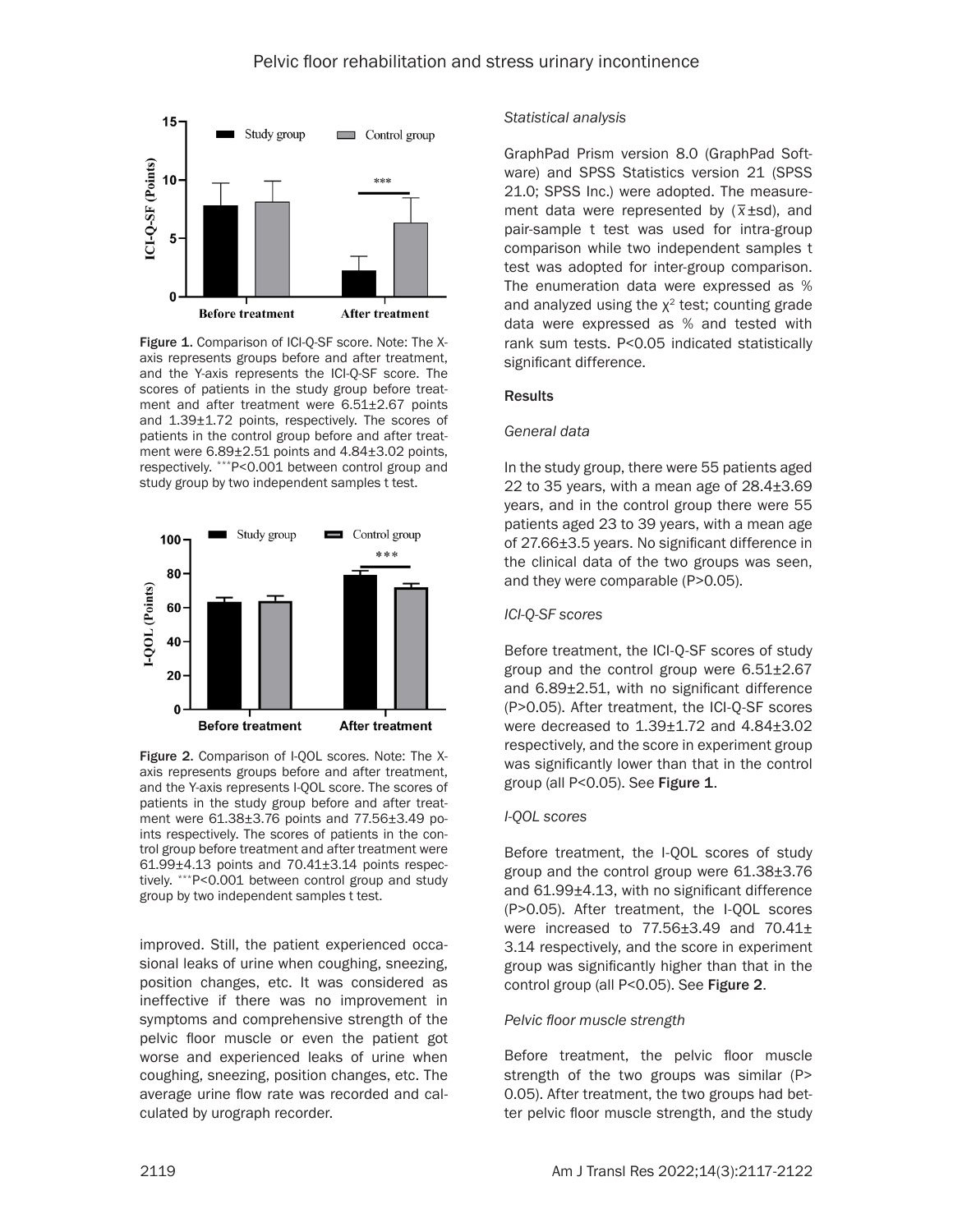Table 1. Comparison of pelvic floor muscle strength [n,  $(\%)$ ]

|                      |               | 1 point | 2 points   | 3 points   | 4 points   | 5 points | Mean  |
|----------------------|---------------|---------|------------|------------|------------|----------|-------|
| Control group (n=55) | <b>Before</b> | 5(9.09) | 25(45.45)  | 22 (40.00) | 3(5.45)    |          | 33.19 |
|                      | After         |         | 19 (34.55) | 20 (36.36) | 11 (20.00) | 5(9.09)  | 34.56 |
| Study group (n=55)   | <b>Before</b> | 5(9.09) | 31 (56.36) | 12 (21.82) | 7(12.73)   |          | 30.56 |
|                      | After         | O       | 19 (34.55) | 20 (36.36) | 11 (20.00) | 5(9.09)  | 34.56 |

Table 2. Comparison of pelvic floor muscle endurance [n, (%)]

|                             |               | 1 point    | 2 points   | 3 points   | 4 points   | 5 points | Mean  |
|-----------------------------|---------------|------------|------------|------------|------------|----------|-------|
| Control group (n=55) Before |               | 11 (20.00) | 16 (29.09) | 17 (30.91) | 8(14.55)   | 3(5.45)  | 30.13 |
|                             | After         |            | 11 (20.00) | 22 (40.00) | 16 (29.09) | 6(10.91) | 35.21 |
| Study group (n=55)          | <b>Before</b> | 10 (18.18) | 17 (30.91) | 16 (29.09) | 7 (12.73)  | 5(9.09)  | 30.78 |
|                             | After         | 8(14.55)   | 15 (27.27) | 18 (32.73) | 8(14.55)   | 6(10.91) | 12.67 |

## Table 3. Comparison of coordination [n,  $(\%)$ ]

|                                                                   |       | 1 point                                      | 2 points | 3 points                               | Mean |
|-------------------------------------------------------------------|-------|----------------------------------------------|----------|----------------------------------------|------|
| Control group (n=55) Before 23 (41.82) 26 (47.27) 6 (10.91) 29.14 |       |                                              |          |                                        |      |
|                                                                   | After |                                              |          | 12 (21.82) 32 (58.18) 11 (20.00) 35.78 |      |
| Study group (n 55)                                                |       | Before 22 (40.00) 25 (45.45) 8 (14.55) 30.64 |          |                                        |      |
|                                                                   | After |                                              |          | 17 (30.91) 29 (52.73) 9 (16.36) 31.97  |      |

# Table 4. Comparison of efficacy [n,  $(\%)$ ]

| Group                           | Marked<br>effective | Effective  | Ineffective | Total<br>effective |
|---------------------------------|---------------------|------------|-------------|--------------------|
| Control group (n=55) 39 (70.91) |                     | 13 (23.64) | 3(5.45)     | 52 (94.55)         |
| Study group (n=55)              | 30 (54.55)          | 9(16.36)   | 16 (29.09)  | 39 (70.91)         |
| $X^2$                           |                     |            |             | 10.752             |
| P                               |                     |            |             | < 0.001            |
|                                 |                     |            |             |                    |

group had better pelvic floor muscle strength than that in the control group (all P<0.05). See Table 1.

# *Pelvic floor muscle endurance*

Before treatment, the pelvic floor muscle endurance of the two groups was similar (P>0.05). After treatment, the two groups had better pelvic floor muscle endurance, and the study group had better pelvic floor muscle endurance than that in the control group (all P<0.05). See Table 2.

# *Coordination ability*

Before treatment, the coordination ability of the two groups was similar (P>0.05). After treatment, the two groups had better coordination ability, and the study group had better coordination ability than that in the control group (all P<0.05). See Table 3.

# *Efficacy*

Total effective rate of the study group and the reference were 94.55% and 70.91%, respectively. The study group possessed significantly higher overall effectiveness rate compared to that in the control group (P<0.05). See Table 4.

# **Discussion**

SUI is common with a high incidence in the department of obstetrics and gynecology. During pregnancy and childbirth, the muscles, fascia, etc., in the pelvic cavity are excessively pulled, which damages the tissues in the pelvic floor and the urethra and may result in dysfunction of the bladder and urethra [11]. The bladder's pressure is usually higher than that in the urethra when the abdominal pressure increases, which leads to the uncontrolled outflow of urine in SUI patients [12, 13]. The common manifestations are bladder neck dysfunction, urethral sphincter dysfunction, excessive lowering of the proximal urethra, pelvic floor relaxation, etc. Patients might experience SUI when sneezing, laughing, coughing, or even changing their positions, etc. [14, 15]. Medical professionals generally recommend PFMT for prevention of SUI during pregnancy or postpar-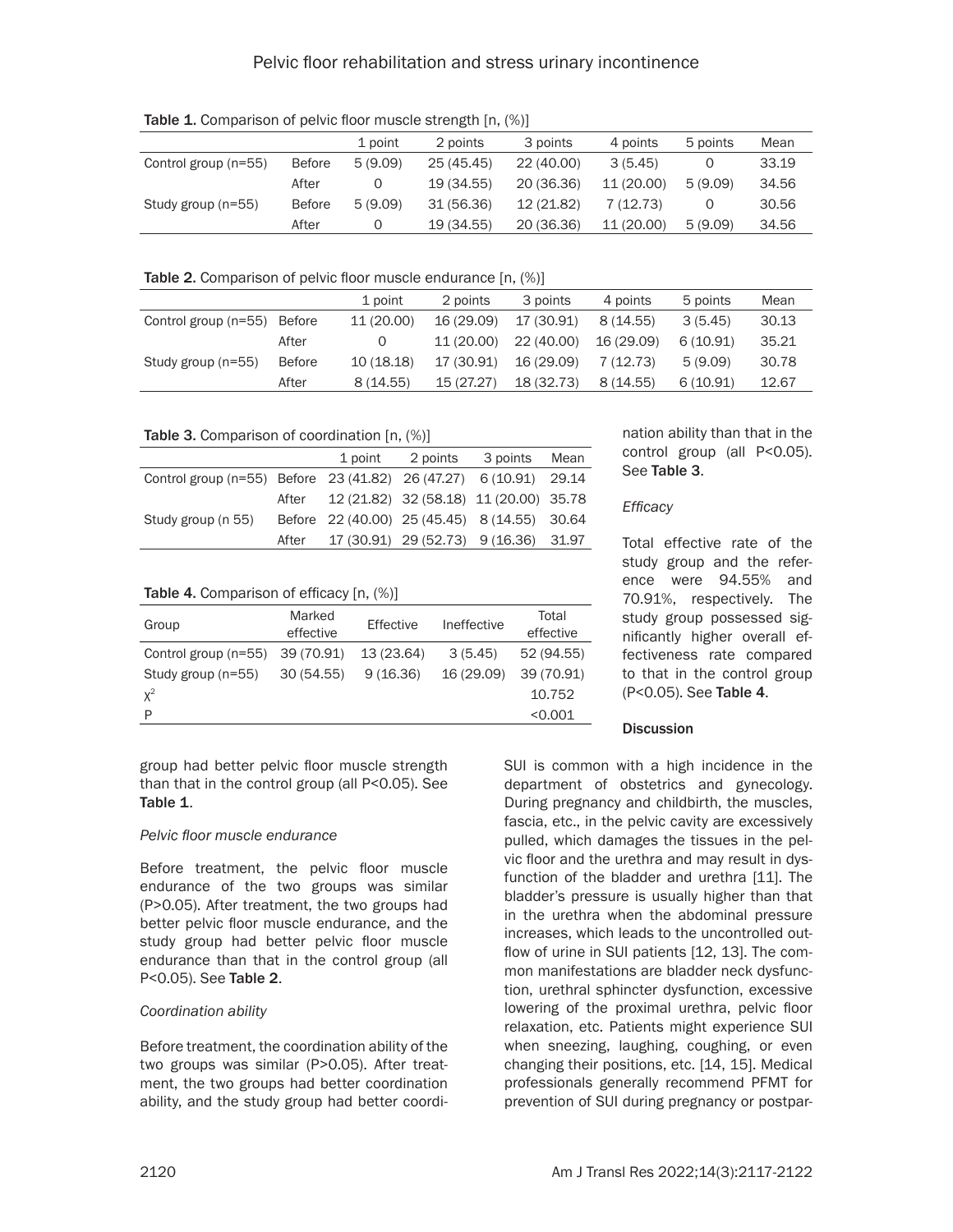tum, but its efficacy remains controversial. A meta-analysis of 46 trials involving 10,832 women showed that there was no evidence that PFMT could reduce the risk of SUI the third trimester or one year postpartum. And there is little data on the impact of PFMT on the quality of life of incontinent women [16]. However, the result showed that PFMT could reduce the ICI-Q-SF scores of patients while increasing the I-QOL scores. This difference may be related to the population included. In this study, all the participants were young puerpera (age 22 to 35 years), who had better compliance and could ensure the training effect. In addition, this study evaluated the effect at 3 months after the intervention and could not predict the long-term efficacy.

Compared to those in the control group, the pelvic floor muscle strength, endurance, and coordination of the study group after treatment were significantly better. We carried out combined rehabilitation for their SUI through pelvic floor muscle training. Then we employed the low-frequency electrical stimulation to enhance the neuromuscular excitability, and successfully activated a part of the depressed neuromuscular cells and improved the recovery of nerve cells. After electrical stimulation, the pelvic floor muscle strength and endurance of patients in the two groups were significantly improved, and patients in the study group had better treatment effects than patients in the control group. For those with pelvic floor dysfunction, biofeedback can relieve pelvic floor muscle spasm and pain [17]. Biofeedback can help patients have scientific pelvic floor muscle training to achieve and increase the contraction and relaxation of the pelvic floor muscles and promote blood circulation [18]. For this reason, the complications can be prevented to a certain extent. In this study, patients in the study group possessed a higher overall effectiveness rate than the control group, which was consistent with the results of Lasak et al. [19], wherein the authors pointed out that after pelvic floor muscle training, patients in the study group had higher effectiveness rate as compared to patients in the control group (97% vs. 78%), suggesting that pelvic floor muscle training could effectively improve the pelvic floor strength, endurance, and coordination, and reduce the incidence of SUI [20].

However, this study still has some limitations. There was no way to blind the enrollments or health care professionals on whether they had exercised or not. In addition, more attention should be paid to long-term outcomes and this study only looked at outcomes after 3 months.

Together, our findings suggest that pelvic floor muscle training plus biofeedback electrical stimulation is a preferable option for treating SUI due to its merits in repeatability and high cure rate, safety, and effectiveness.

## Disclosure of conflict of interest

None.

Address correspondence to: Xinling Gong, Department of Gynecology, Department of Ultrasound, People's Hospital Affiliated to Shandong First Medical University, Jinan 271199, Shandong Province, China. Tel: +86-18976367766; E-mail: chenmanling76@163.com

## References

- [1] Lasak AM, Jean-Michel M, Le PU, Durgam R and Harroche J. The role of pelvic floor muscle training in the conservative and surgical management of female stress urinary incontinence: does the strength of the pelvic floor muscles matter? PM R 2018; 10: 1198-1210.
- [2] Ladi Seyedian SS, Sharifi-Rad L, Ebadi M and Kajbafzadeh AM. Combined functional pelvic floor muscle exercises with Swiss ball and urotherapy for management of dysfunctional voiding in children: a randomized clinical trial. Eur J Pediatr 2014; 173: 1347-1353.
- [3] Chiu AF, Hsieh CM, Chu SF and Yang T. Effectiveness of two types of incontinence rehabilitation exercises: a pilot study. Int J Urol Nurs 2018; 12: 2-3.
- [4] Kalejaiye O, Vij M and Drake MJ. Classification of stress urinary incontinence. World J Urol 2015; 33: 1215-20.
- [5] Karahan N, Arslan H and Çam Ç. The behaviour of pelvic floor muscles during uterine contractions in spontaneous and oxytocin-induced labour. J Obstet Gynaecol 2018; 38: 629-634.
- [6] Thomaz RP, Colla C, Darski C and Paiva LL. Influence of pelvic floor muscle fatigue on stress urinary incontinence: a systematic review. Int Urogynecol J 2018; 29: 197-204.
- [7] Nilsen I, Rebolledo G, Acharya G and Leivseth G. Mechanical oscillations superimposed on the pelvic floor muscles during Kegel exercises reduce urine leakage in women suffering from stress urinary incontinence: a prospective co-